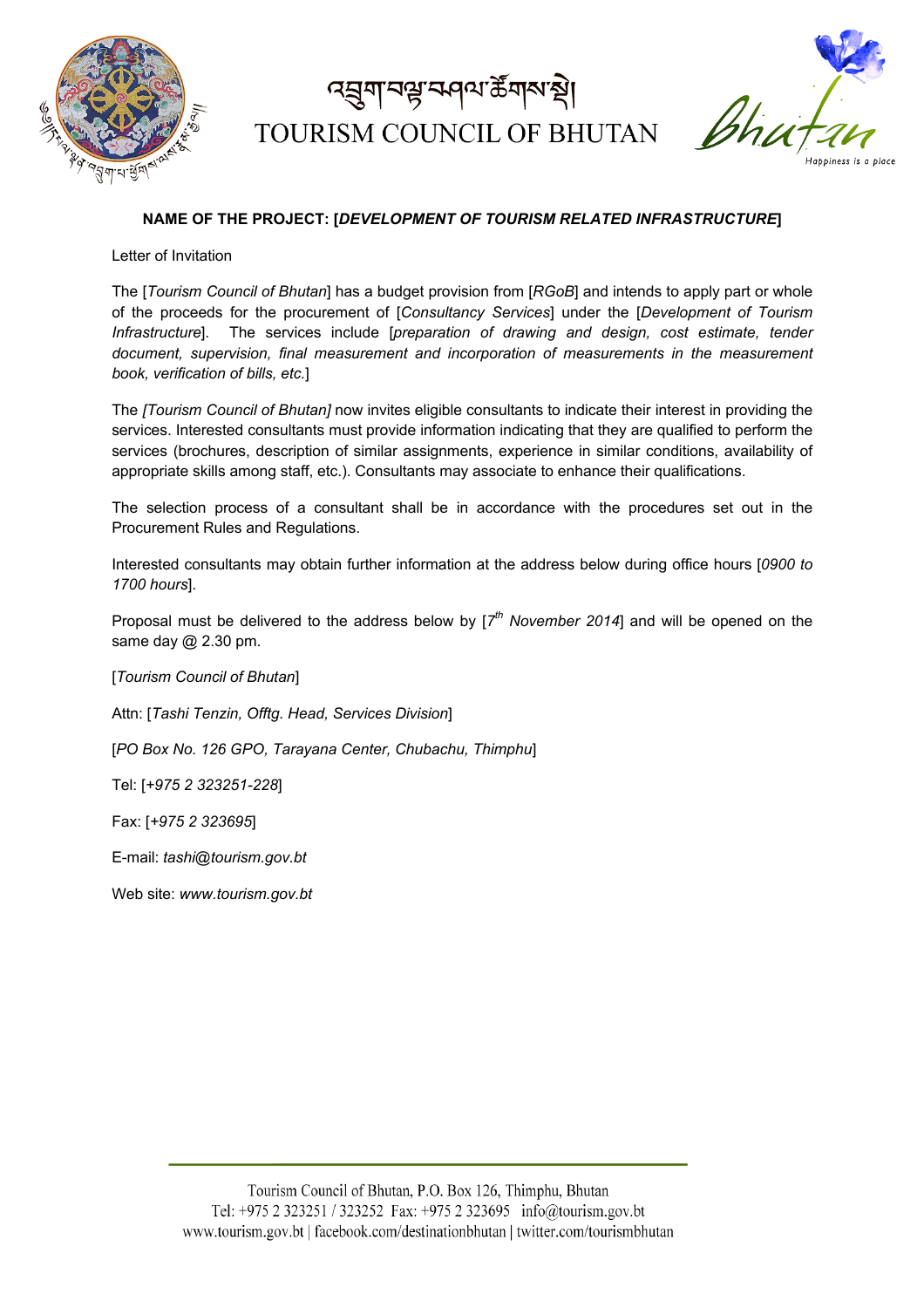

# ෬෪ॴॾऻॾॳॳख़ TOURISM COUNCIL OF BHUTAN



### **LOI DATA SHEET**

### **Clause No. Clauses** 1.1 The name of the Assignment is: **Technical Support for Development of Tourism Infrastructure** The name of the Client is: **Services Division, Tourism Council of Bhutan** 1.2 The description and the objectives of the assignment are: **preparation of drawing and design, cost estimate, tender document, supervision, final measurement, incorporation of final measurement in the measurement book, and bills verification, etc (8 Months till the end of Financial Year 2014-2015).**

- 1.3 The assignment will be carried as**: Lump-Sum**
- 1.5 Pre-Proposal Conference: **No** [If yes, indicate date, time & venue] The name(s) and address of the Official(s) is(are):
- 1.6 The Client shall provide the following inputs:

**List of trek routes to be maintained.**

**List of new trek routes to be surveyed.**

**List of roadside amenities (RSA) to be developed by TCB and private individuals/groups**

- 1.9 The Documents are: **(TORs, Contract, Appendices etc.)**
- 2.2 The address is: **Tarayana Center, Chubachu, Thimphu**
- 3.1 The language is: **English**
- 3.7 Tax liability, insurances: **TDS and any other taxes applicable under any rules and laws of the Kingdom.**
- 4.1 The number of copies of the proposal is/are: **One original and one copy**
- 4.3 The date and time of proposal submission are: **7th November 2014 by 1200 Hrs.**
- 4.4 Validity period (days, date): The location is:
- 5.1 The points given to evaluation criteria are: *(modify as appropriate)*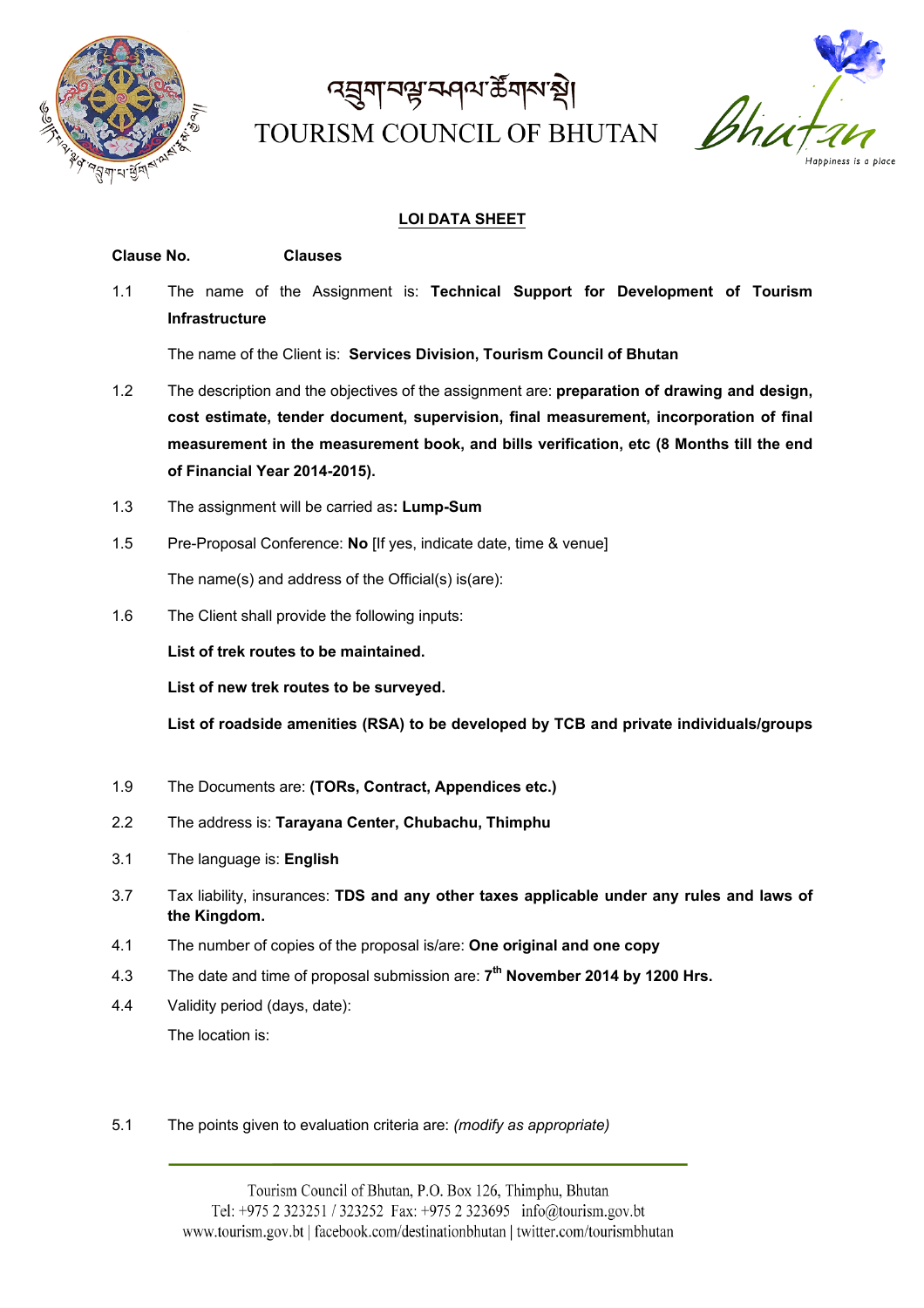

## ෬য়ৣয়ঢ়ড়ৢঢ়ড়ড়৸ড়ৢঢ় TOURISM COUNCIL OF BHUTAN



|       |                                                          | <b>POINTS</b> |
|-------|----------------------------------------------------------|---------------|
| (i)   | The consultants' relevant experience for the assignment  | 10            |
| (ii)  | The quality of methodology proposed                      | 20            |
| (iii) | The qualifications of the key staff proposed             | 55            |
| (iv)  | Transfer of knowledge                                    | 5             |
| (v)   | The extent of participation by nationals among key staff |               |
|       | in the performance of the assignment                     | 10            |
|       | Total:                                                   | 100           |
|       |                                                          |               |

The points given to evaluation sub-criteria for qualifications of key-staff proposed are *(modify as appropriate):*

| Total:                          | 100           |
|---------------------------------|---------------|
|                                 |               |
| Experience & language in Region | 5             |
| Adequacy for the Project        | 65            |
| <b>General Qualifications</b>   | 30            |
|                                 | <b>POINTS</b> |

The technical proposal should score at least 75 points out of 100 to be considered for financial evaluation.

- 5.3 The currency is: Bhutanese Ngultrum
- 5.4 The weight (T%) given to the Technical Proposal is \_\_\_\_\_ percent.

The weight (F%) given to the Financial Proposal is \_\_\_\_\_ percent.

7.2. Commencement of Assignment (date, location): By 15<sup>th</sup> November 2014, Thimphu.

#### Attachments:

- 1. TORs
- 2. Annexures
- 4. Draft Form of Contract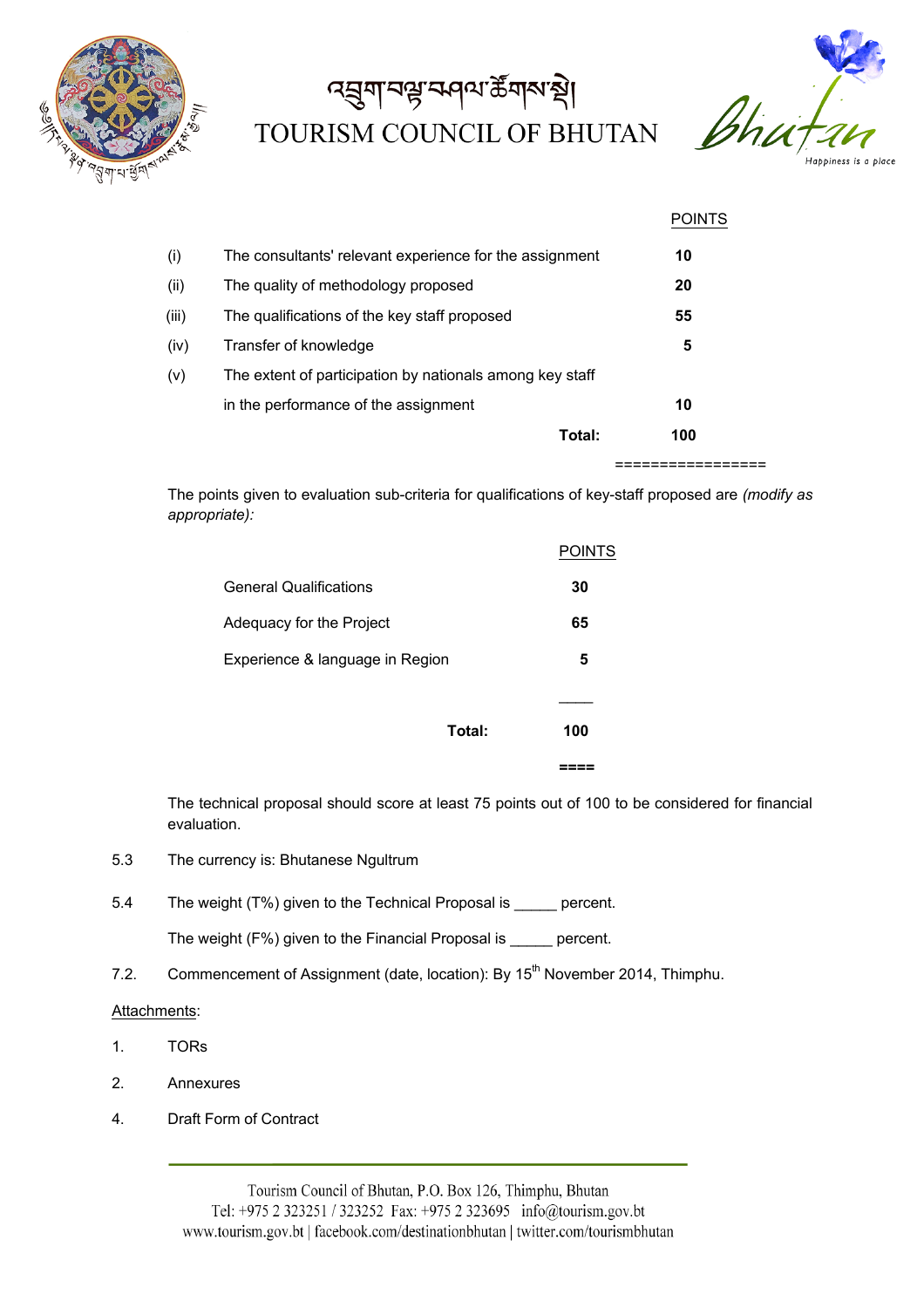

## *ব*য়ুমা বঙ্ক কৰি মুখ্য স্থা TOURISM COUNCIL OF BHUTAN



### **TERMS OF REFERENCE**

#### **1. BACKGROUND:**

The Services Division under the Tourism Council of Bhutan (TCB) is responsible for development of tourism related infrastructure such as construction/maintenance of trek routes and campsites, roadside amenities including cafeteria and restrooms in the country.

With the increasing number of tourist visiting the country every year due to the multiple initiatives implemented by the government, there is a need to develop more roadside amenities (RSAs), improve trails and campsites and integrated tourism infrastructure with rest area in order to provide better quality services and facilities to the visitors. Tourism Council of Bhutan is encouraging and facilitating the private sector to develop tourist standard roadside amenities (RSA) and other tourism related infrastructure to cater to the needs of the growing number of tourist in the country. This is being done to improve services and facilities for visitors with minimal cost to the government as well as keeping the sustainability factor in view.

During the Financial Year 2014-15 the Division proposes to carry out the maintenance of frequently used trek routes such as Jumolhari and also carry out survey for development of new trek routes in other parts of the country in order to ease the concentration of huge trekkers on few trek routes.

#### **2. A PRECISE STATEMENT OF OBJECTIVES:**

The main objective of hiring a consultant/consultancy firm is to achieve TCB's mandate to develop tourism related infrastructure in the country as per the approved annual plan such as development of new trek route and campsites, maintenance of bridges and trails, construction of infrastructure for specialized tours, development of roadside amenities such as cafeteria and restroom facilities along the highways in the country by end of FY 2014-15.

Some of the areas identified are as follows:

- 1. Renovation of cafeteria at Viewpoint in Trongsa
- 2. Construction of lodge at Thangthangkha campsite along Jumolhari trek route
- 3. Construction of Restrooms at Shingkharab, along Jumolhari trek route
- 4. Renovation of restrooms at Nobdhing, Wangduephodrang Dzongkhag,
- 5. Maintenance of bird watching campsite at Norbugang, Mongar Dzongkhag,
- 6. Survey and development of Ura Rodho trek route in Bumthang
- 7. Maintenance of Royal Heritage trek route from Bumthang to Trongsa

8. To conduct feasibility survey for new trek route from Ura to Shingkhar under Zhemgang Dzongkhag.

Tourism Council of Bhutan, P.O. Box 126, Thimphu, Bhutan Tel: +975 2 323251 / 323252 Fax: +975 2 323695 info@tourism.gov.bt www.tourism.gov.bt | facebook.com/destinationbhutan | twitter.com/tourismbhutan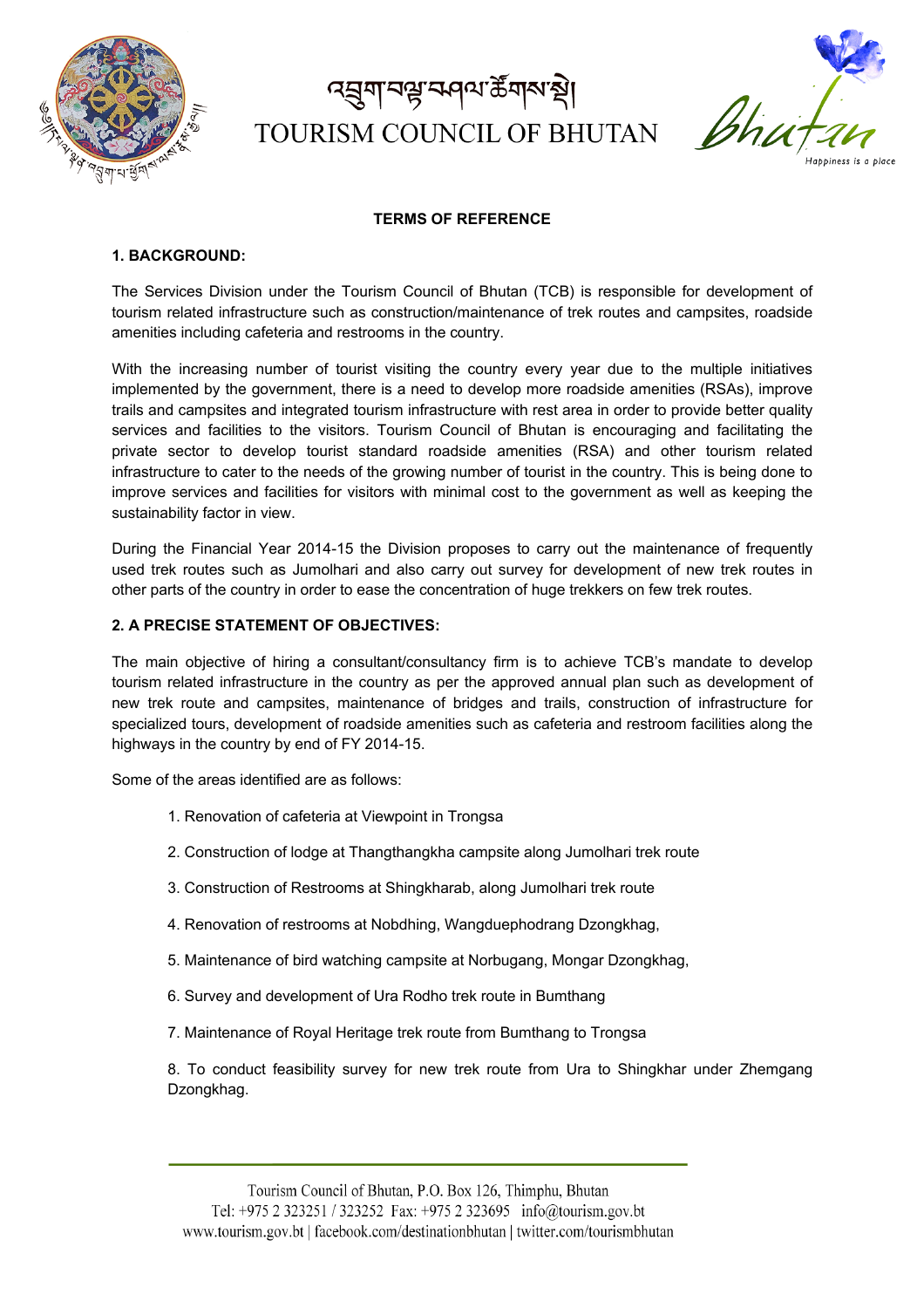

*ব*য়ুমা বঙ্ক কৰি মুখ্য স্থা TOURISM COUNCIL OF BHUTAN



9. Design and cost estimate for construction of 5 new restrooms at various sites identified by TCB and to provide technical support for development of RSAs by private individuals/groups.

### **3. AN OUTLINE OF THE TASKS TO BE CARRIED OUT:**

I. The Consultancy firm shall prepare budgetary design/drawings, cost estimates wherever necessary for the above mentioned projects.

II. The bill of quantities (BOQ) shall be prepared using the latest Bhutan Schedule of Rates (BSR) for items covered by the BSR. For items not covered in the BSR, rate analysis shall be carried out using the prevailing market rates of the material.

III. Prepare detail tender document and evaluate bids received for the purpose of selecting competent contractor to execute the work.

IV. Carry out contract management including, regular monitoring or supervision of construction sites in order to ensure that the construction is being carried out as per the approved designs

V. Conduct site inspection on the land parcels identified by TCB, as and when needed, and shortlist the suitable land parcels for development of tourism infrastructures.

VI. For the shortlisted land parcels, provide estimates of the cost of the integrated infrastructure such as water, road and electricity to develop the land parcel into a final product (i.e. hotel).

#### **4. SCHEDULE FOR COMPLETION OF TASKS:**

The assignment should be completed by end of the FY 2014 – 2015.

#### **5. DATA, SERVICES AND FACILITIES TO BE PROVIDED BY THE CLIENT:**

The Services Division under the Tourism Council of Bhutan will provide following relevant documents and data for the purpose of consultant to carry out the assignment of on time:

- I. List of trek routes and campsites to be maintained.
- II. List of new trek routes to be surveyed.
- III. List of RSAs to be developed by TCB and also in partnership with private people.

IV. List of infrastructure to be developed for specialized tours and any other relevant documents for smooth implementation of the project.

#### **6. FINAL OUTPUTS (i.e., REPORTS, DRAWINGS etc.)THAT WILL BE REQUIRED OF THE**

#### **CONSULTANT**:

Development of drawing and design, cost estimate, tender documents, measurement book, final/survey report.

### **7. COMPOSITION OF REVIEW COMMITTEE TO MONITOR CONSULTANTS WORK:**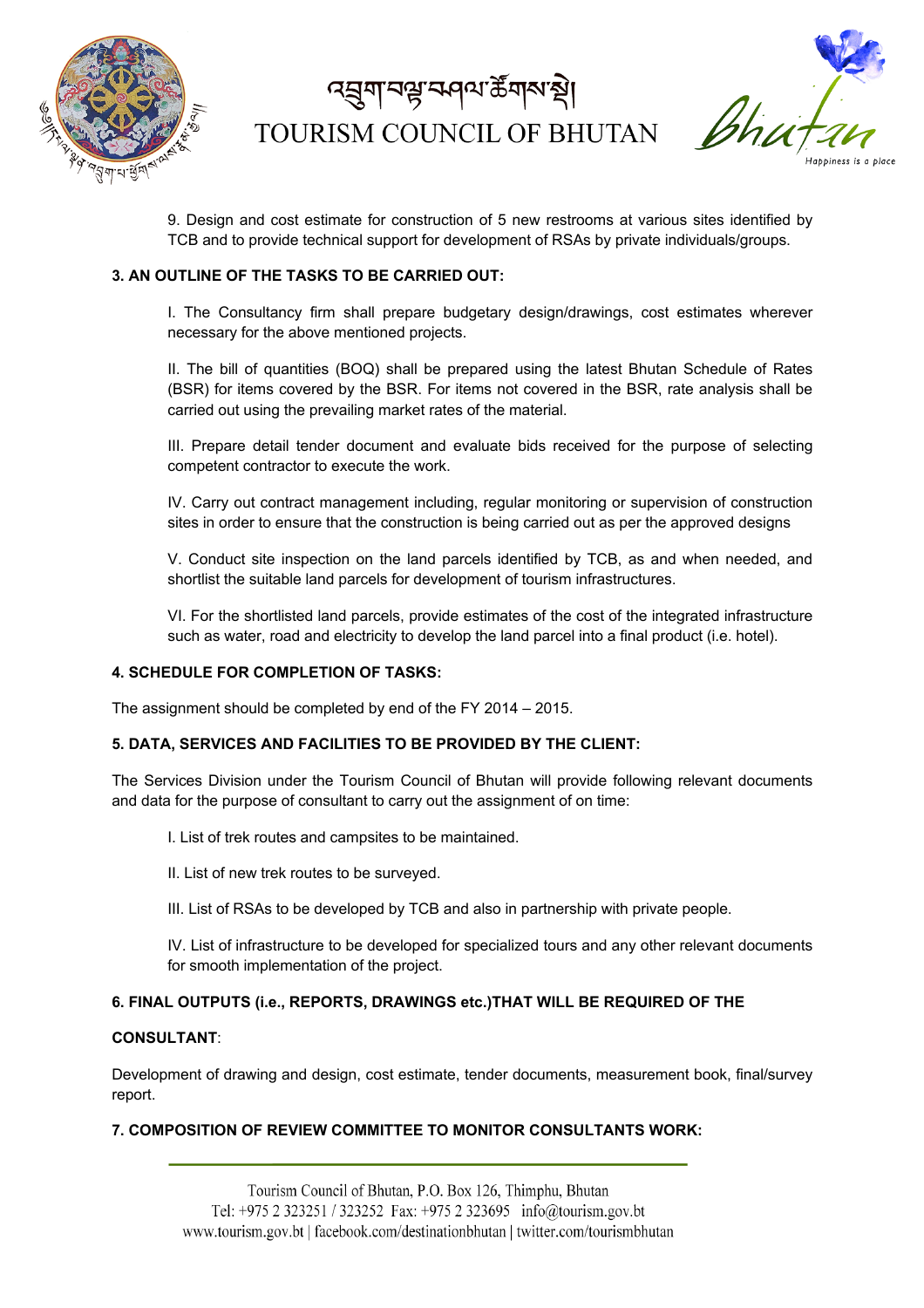

द्मुगानञ्जज्ञ्सवाय केंगारा हो। TOURISM COUNCIL OF BHUTAN



The Senior Management of TCB including Director, 3 Division Heads and Head of AFD.

### 8. **PROCEDURE FOR REVIEW OF PROGRESS REPORTS, INCEPTION, STATUS, FINAL DRAFT AND FINAL REPORTS:**

Submission of reports on regular basis, presentation project reports on regular basis to the TCB management.

### **9. LIST OF KEY POSITIONS WHOSE CV AND EXPERIENCE WOULD BE EVALUATED.**

- 1. Architect
- 2. Civil Engineer (to be stationed at TCB office)
- 3. Electrical Engineer
- 4. Surveyor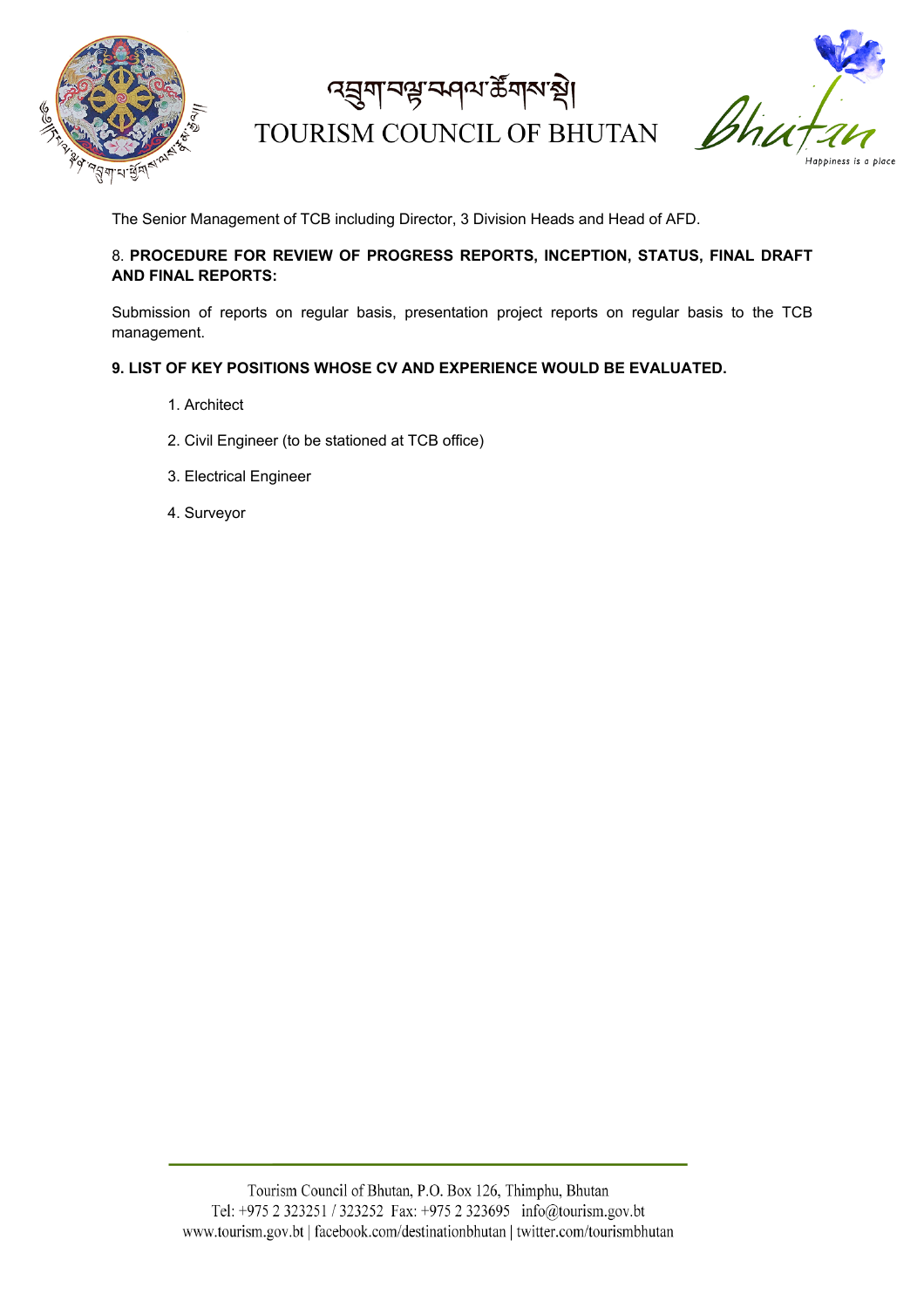

## द्मुगानञ्जज्ञ्सवाय केंगारा हो। TOURISM COUNCIL OF BHUTAN



| Annex |  |
|-------|--|
|       |  |

FORMATS FOR TECHNICAL PROPOSAL

TO

\_\_\_\_\_\_\_\_\_\_\_\_\_\_\_\_\_\_\_\_\_\_\_\_\_\_\_\_\_\_

\_\_\_\_\_\_\_\_\_\_\_\_\_\_\_\_\_\_\_\_\_\_\_\_\_\_\_\_\_\_\_

\_\_\_\_\_\_\_\_\_\_\_\_\_\_\_\_\_\_\_\_\_\_\_\_\_\_\_\_\_\_\_

Sir:

Subject: Hiring of Consultancy Service for \_\_\_\_\_\_\_\_\_\_\_\_\_\_\_\_\_\_\_\_\_\_\_\_\_\_\_\_\_\_\_

Regarding Technical Proposal

I/We \_\_\_\_\_\_\_\_\_\_\_\_\_\_\_\_\_\_\_\_\_\_\_\_\_\_\_\_\_ Consultant/Consultancy firm herewith enclose Technical Proposal for selection of my/our firm/organization as Consultant for \_\_\_\_\_\_\_\_\_\_\_\_\_\_\_\_\_\_\_\_\_\_\_\_\_\_\_\_\_\_.

Yours faithfully,

Signature 

Full Name \_\_\_\_\_\_\_\_\_\_\_\_\_\_\_\_\_

Designation \_\_\_\_\_\_\_\_\_\_\_\_\_\_\_\_ 

Address \_\_\_\_\_\_\_\_\_\_\_\_\_\_\_\_\_\_

(Authorized Representative)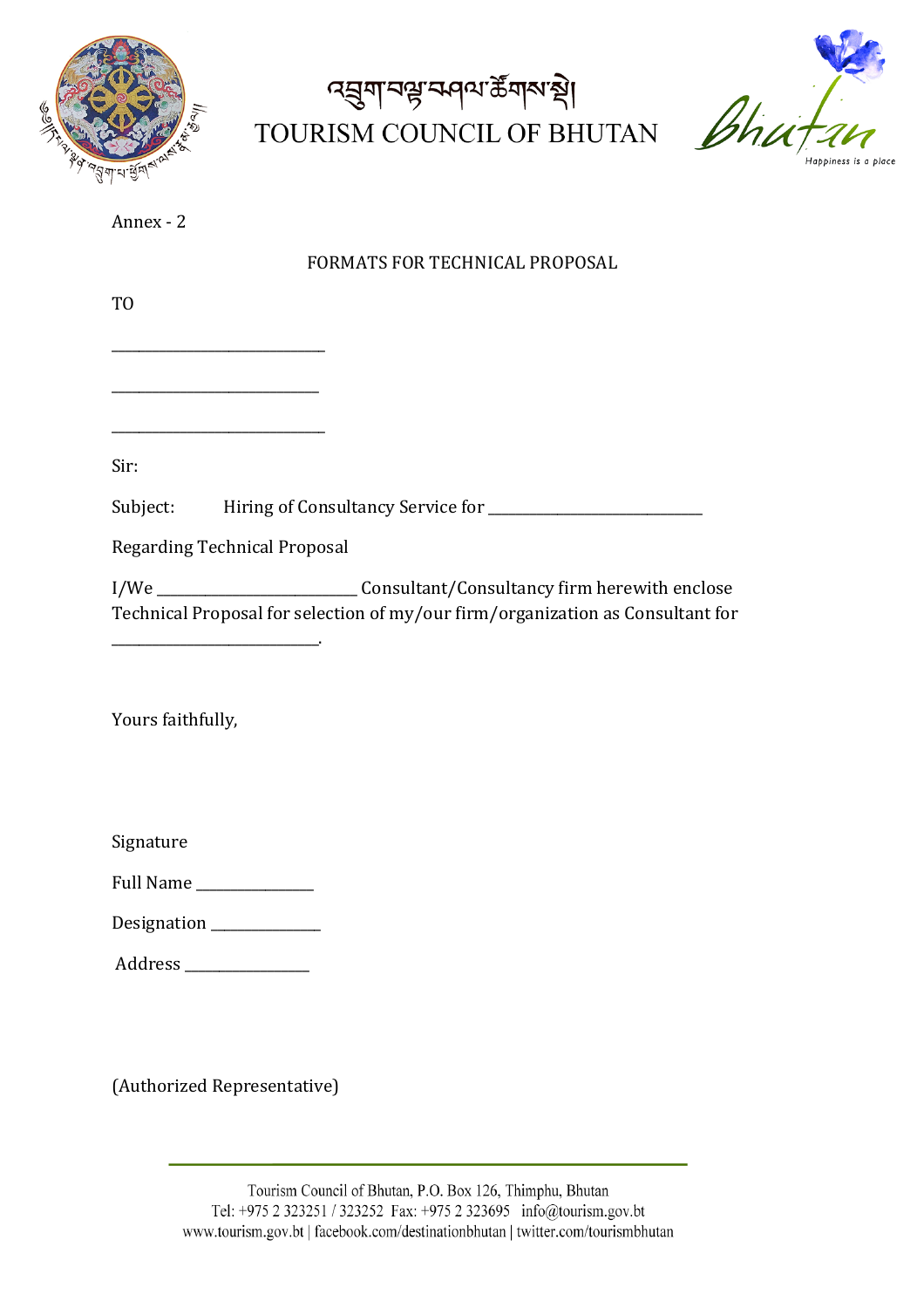

# द्मुगानञ्जन्मवारा के गारा स् TOURISM COUNCIL OF BHUTAN



- 1. Attach firm's profile (if it is not individual)
- 2. Relevant services carried out in the last five years, which best illustrate qualifications
- 3. Approach and methodology if asked in the LOI Data Sheet
- 4. Comments and suggestions on the ToR
- 5. CVs of proposed personnel
- 6. Valid trade license & CDB certificate (if not individual)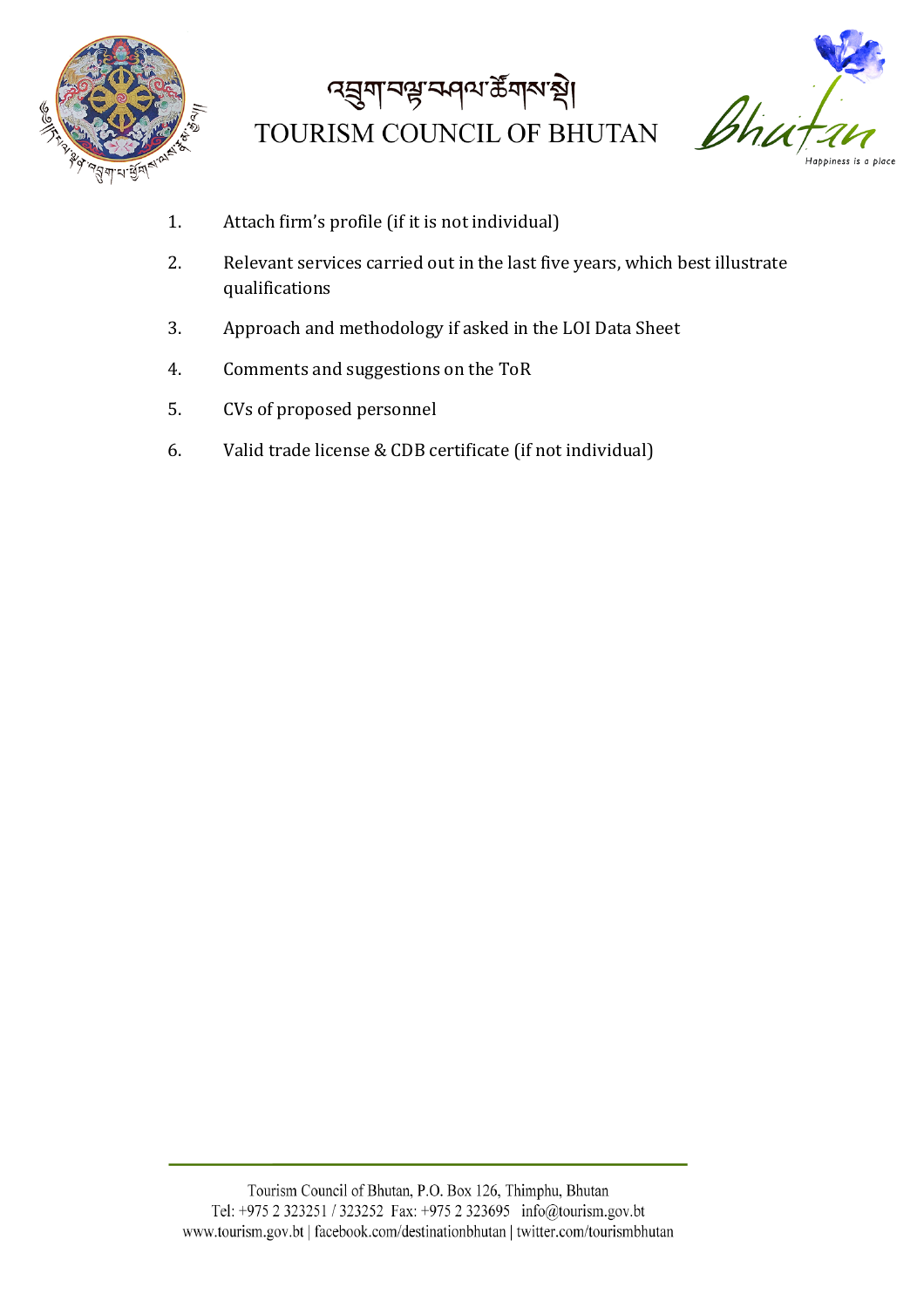

## *ব্*য়ুনান্দ্ৰ কৰণে ক্লমৰী TOURISM COUNCIL OF BHUTAN



| Format of Curriculum Vitae (CV) For Proposed Key Staff                                         |              |
|------------------------------------------------------------------------------------------------|--------------|
| <b>Proposed Position:</b>                                                                      |              |
| Name of Firm:                                                                                  |              |
| Name of Staff:                                                                                 |              |
| Profession:                                                                                    |              |
| Date of Birth:                                                                                 |              |
| Years with Firm:                                                                               | Nationality: |
|                                                                                                |              |
| Detailed Tasks Assigned: National Assignment of the United States and Detailed Tasks Assigned: |              |

Key Qualifications: (Give an outline of staff member's experience and training most pertinent to tasks on assignment. Describe degree of responsibility held by staff member on relevant previous assignments and give dates and locations. Use up to half a page).

Education: (Summarize college/university and other specialized education of staff member, giving names of schools, dates attended and degrees obtained. Use up to a quarter page).

Employment Record: (Starting with present position, list in reversed order, every employment held. List all positions held by staff member since graduation, giving dates, names of employing organization, title of positions held and location of assignments. For experience in last ten years, also give types of activities performed and client references, where appropriate. Use up to three-quarters of a page).

Languages: (Indicate proficiency in speaking, reading and writing of each language by "excellent", "good", "fair", or "poor").

Certification:

I, the undersigned, certify that to the best of my knowledge and belief, this biodata correctly describes myself, my qualifications and my experience.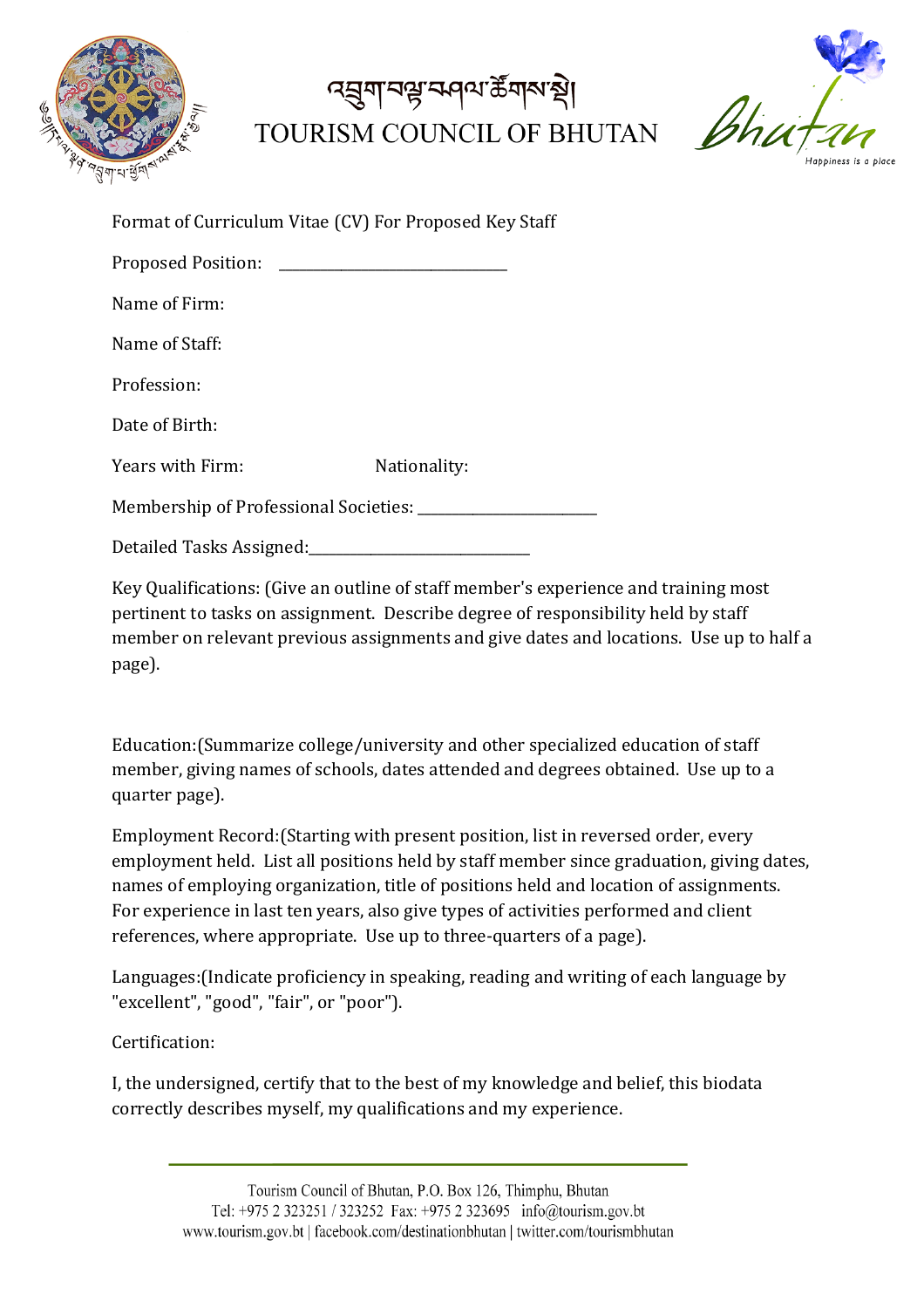

# द्जुगानञ्जन्मवा केंगरान्ने। TOURISM COUNCIL OF BHUTAN



Date:\_\_\_\_\_\_\_\_\_\_\_

Signature of Staff Member or Day/Month/Year

authorized official from the firm

Please attach "Work Programme and Time Schedule for Key Personnel

WORKPROGRAM AND TIME SCHEDULE FOR KEY PERSONNEL

MONTHS (in the form of bar chart)

|                | S. No. Name Position 1 2 3 4 5 6 7<br>Number of Months |  |  |  | 8 |
|----------------|--------------------------------------------------------|--|--|--|---|
| 1              |                                                        |  |  |  |   |
| 2              |                                                        |  |  |  |   |
| 3              |                                                        |  |  |  |   |
| $\overline{4}$ |                                                        |  |  |  |   |
|                |                                                        |  |  |  |   |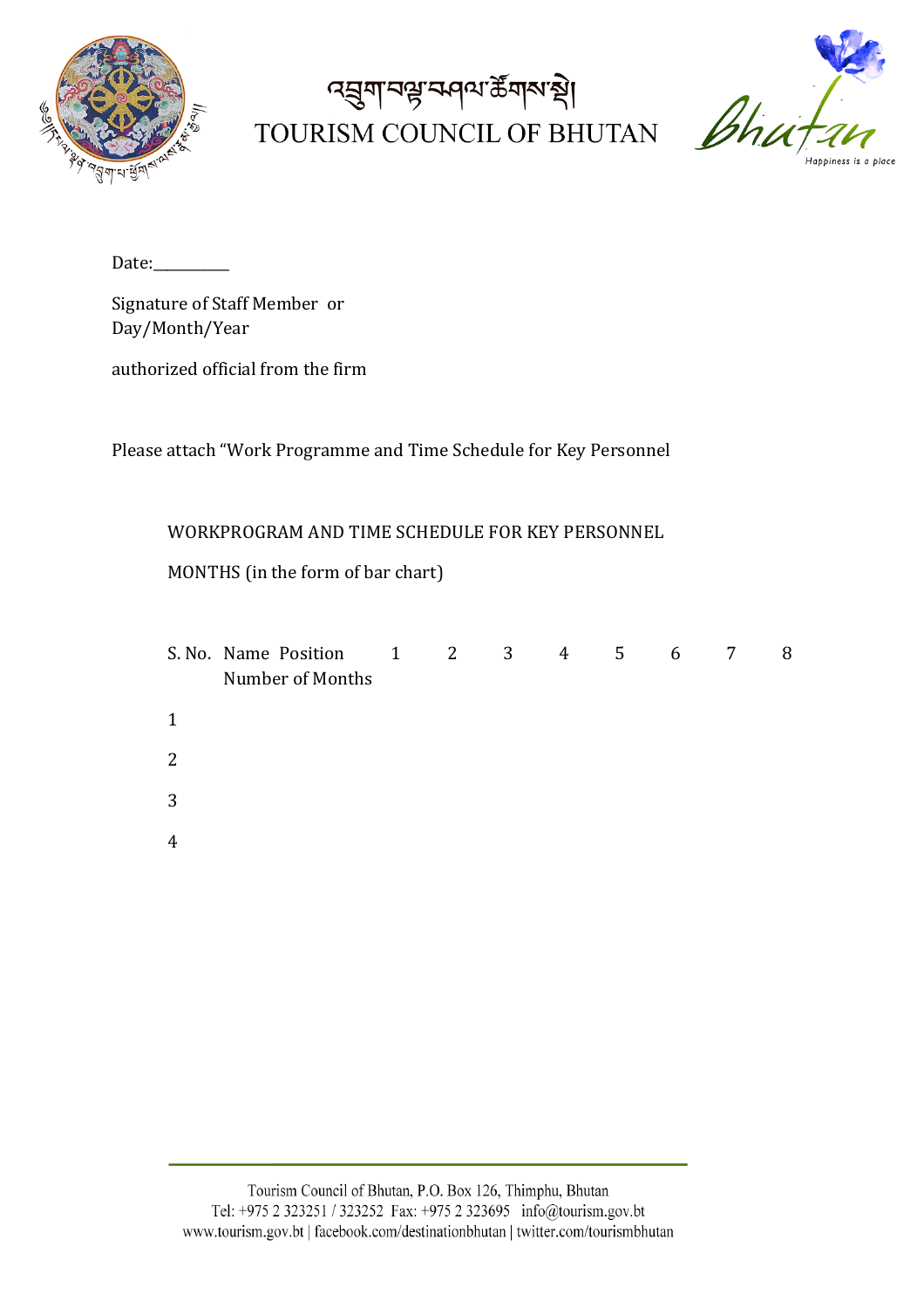

# ৰ্ঘ্ৰুণান্ম কৰা উত্তৰ পৰি TOURISM COUNCIL OF BHUTAN



Annexure - 3

FORMATS OF FINANCIAL PROPOSAL

### FORM FIN 1 FINANCIAL PROPOSALS

TO

\_\_\_\_\_\_\_\_\_\_\_\_\_\_\_\_\_\_\_\_\_\_

\_\_\_\_\_\_\_\_\_\_\_\_\_\_\_\_\_\_\_\_\_\_\_

\_\_\_\_\_\_\_\_\_\_\_\_\_\_\_\_\_\_\_\_\_\_\_

Sir:

Subject: Hiring of Consultants' Services for \_\_\_\_\_\_\_\_\_\_\_\_\_\_\_\_\_\_\_\_\_\_\_\_\_\_\_\_\_\_\_\_\_\_\_\_\_\_\_\_\_\_\_

Regarding Price Proposal

I/We \_\_\_\_\_\_\_\_\_\_\_\_\_\_\_\_\_\_\_\_\_\_\_\_\_\_\_\_\_\_\_\_Consultant/consultancy firm herewith enclose Price Proposal for selection of my/our firm/organization Consultant for \_\_\_\_\_\_\_\_\_\_\_\_\_\_\_

I, the undersigned, hereby declare to the best of my knowledge and belief, this information is true and correct.

Yours faithfully,

| Signature |  |
|-----------|--|
|-----------|--|

| <b>Full Name</b> |  |
|------------------|--|
|                  |  |

Designation

Address \_\_\_\_\_\_\_\_\_\_\_\_\_\_\_

(Authorized Representative)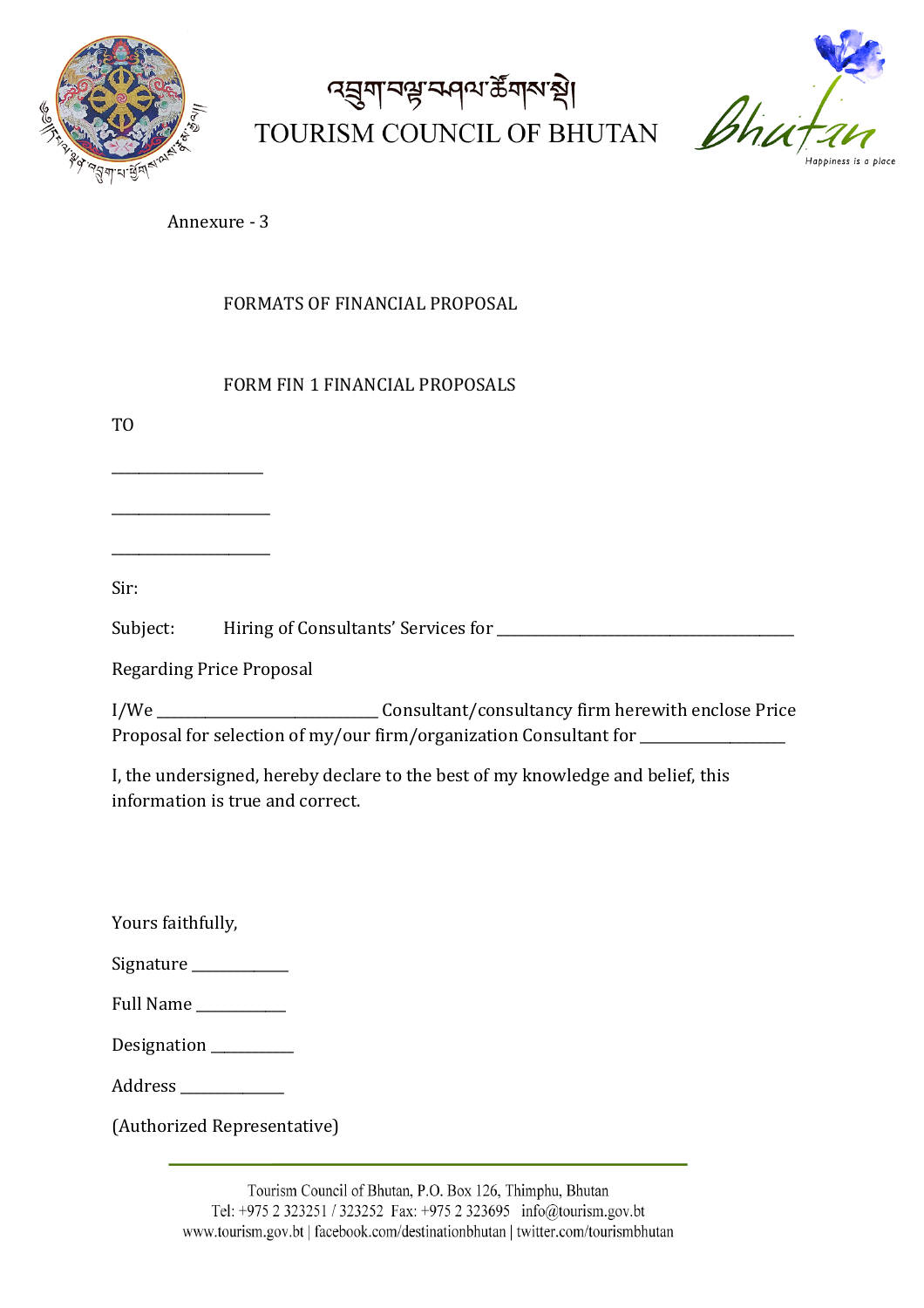

## द्मुगानञ्जज्ञ्सवाय के गाय हो। TOURISM COUNCIL OF BHUTAN



### **SCHEDULE OF SUMMARY PRICE PROPOSAL**

### **FORM FIN-2 SUMMARY OF COSTS**

| <b>Item</b>                              |  |
|------------------------------------------|--|
| <b>Total Costs of Financial Proposal</b> |  |
|                                          |  |

### **FORM FIN-3 BREAKDOWN of Costs by Activity**

| <b>Group of Activities (Phase)</b> |  |
|------------------------------------|--|
| Remuneration                       |  |
| Reimbursable Expenses              |  |
| <b>Subtotals</b>                   |  |

### FORM FIN-4 BREAKDOWN OF REIMBURSABLE EXPENSES

(This Form FIN-4 shall only be used when the Time-Based Form of Contract has been included in the RFP)

| $N^{\circ}$ | <b>Description</b>                                               | Unit | Unit<br>Cost | Quantity | Amount |
|-------------|------------------------------------------------------------------|------|--------------|----------|--------|
|             | Per diem allowances                                              | Day  |              |          |        |
| 2           | Miscellaneous travel expenses                                    | Trip |              |          |        |
| 3           | Communication costs between [Insert place]<br>and [Insert place] |      |              |          |        |

Tourism Council of Bhutan, P.O. Box 126, Thimphu, Bhutan Tel: +975 2 323251 / 323252 Fax: +975 2 323695 info@tourism.gov.bt www.tourism.gov.bt | facebook.com/destinationbhutan | twitter.com/tourismbhutan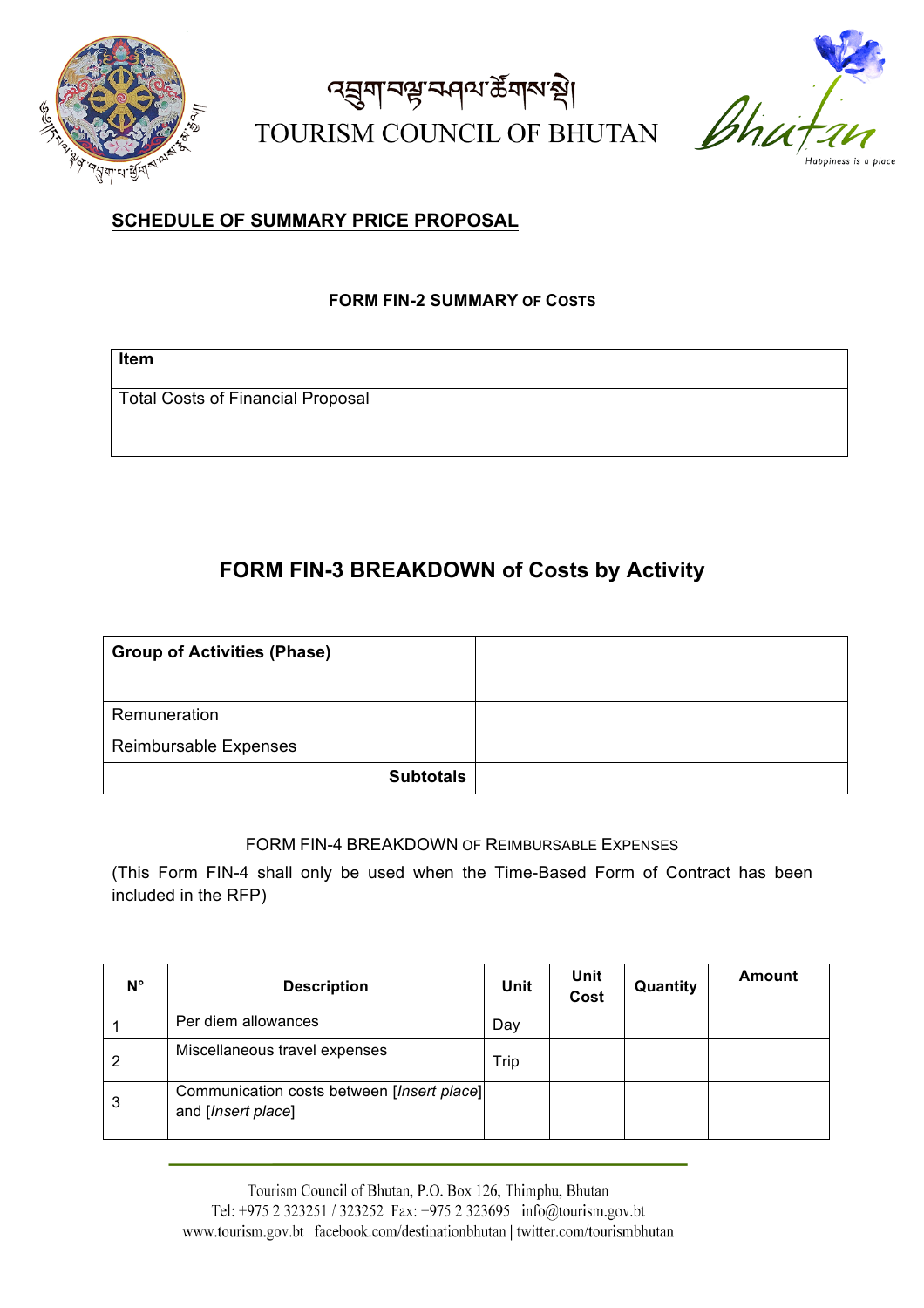

# द्धुगानञ्जन्मवा केंगलश्री TOURISM COUNCIL OF BHUTAN



Happiness is a place

| 4 | Drafting, reproduction of reports                           |
|---|-------------------------------------------------------------|
| 5 | Equipment, instruments, materials, supplies,<br>etc.        |
| 6 | Use of computers, software                                  |
|   | Local transportation costs                                  |
| 8 | Office rent, clerical assistance                            |
| 9 | Training<br>Agency's<br>Procuring<br>the<br>οf<br>personnel |

Tourism Council of Bhutan, P.O. Box 126, Thimphu, Bhutan Tel: +975 2 323251 / 323252 Fax: +975 2 323695 info@tourism.gov.bt www.tourism.gov.bt | facebook.com/destinationbhutan | twitter.com/tourismbhutan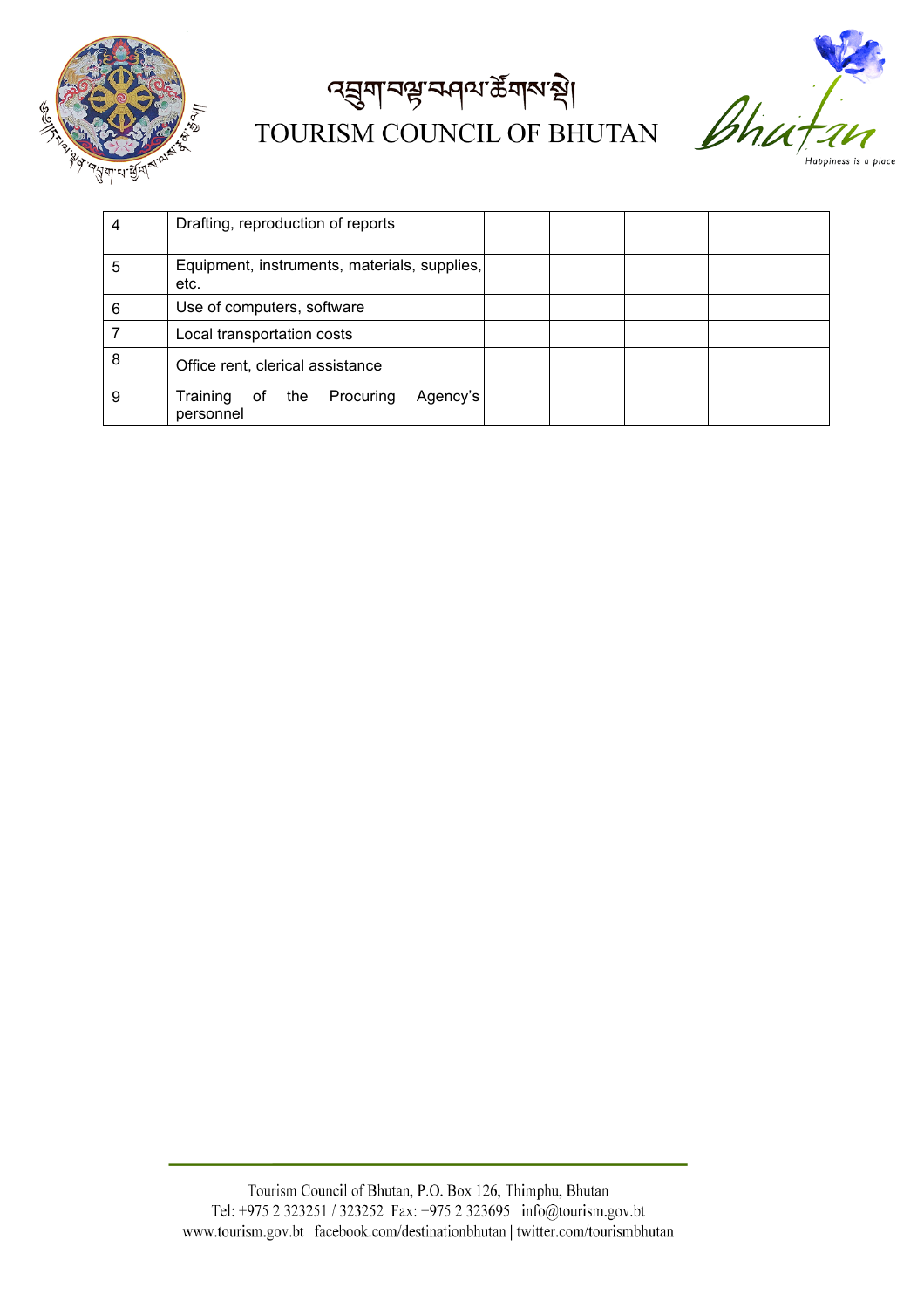

## ৰ্ঘ্ৰুণবিষ্ট কৰি কুৱাৰ প্ৰা TOURISM COUNCIL OF BHUTAN



Annexure 4

Request for Proposals – Selecting a Firm through  $CQ$  [implementing agencies to use their official letter padl

Date

\_\_\_\_\_\_\_\_\_\_\_\_\_\_\_\_\_\_\_

\_\_\_\_\_\_\_\_\_\_\_\_\_\_\_\_\_\_\_

To

1. The netally the refer to refer to as the "Client" invites you to submit a combined technical and financial proposal to provide the following consulting services: \_\_\_\_\_\_\_\_\_\_\_\_. More details of the services are provided in the attached Terms of Reference.

2. Please submit your technical and financial proposals in accordance with the attached forms. Your proposals will be subject to negotiation between your authorized representative and the Client and may result in a contract. A draft contract is also attached.

3. Your technical and financial proposals should be submitted at the following address, not later than \_\_\_\_\_\_\_\_\_\_\_\_[insert date, month, year]. The technical and financial proposal shall each bear a weightage of

\_\_\_\_\_\_\_\_\_\_\_\_\_\_\_\_\_[insert techno-financial ratio] for the purpose of evaluating this proposal.

4. Please confirm receipt of this invitation and that you will/will not submit the proposals as requested

Sincerely

(Client's authorized representative)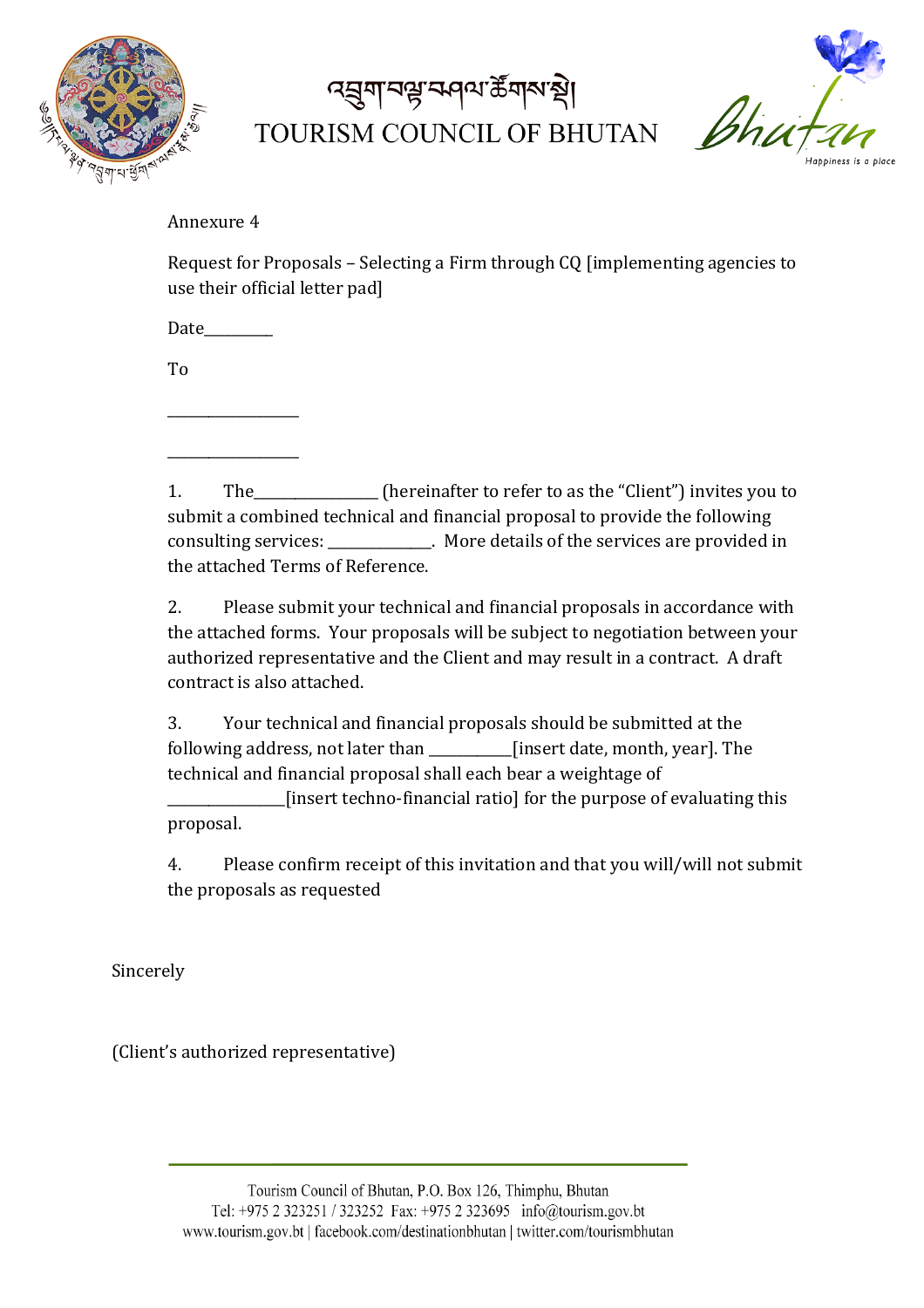

# ৰ্ঘ্ৰুণাব্দ্বন্দ্ৰণৰাক্টনাৰ্থ TOURISM COUNCIL OF BHUTAN



Annexure 5

Sample Contract for Simple Consulting Services Small Assignments Time-Based Payments

CONTRACT

THIS CONTRACT ("Contract") is entered into this [insert starting date of assignment], by and between [insert Client's name] ("the Client") having its principal place of business at [insert Client's address], and [insert Consultant's name] ("the Consultant") having its principal office located at [insert] Consultant's address].

WHEREAS, the Client wishes to have the Consultant performing the services hereinafter referred to, and

WHEREAS, the Consultant is willing to perform these services,

NOW THEREFORE THE PARTIES hereby agree as follows:

1. Services (i) The Consultant shall perform the services specified in "Terms of Reference and Scope of Services," which is made an integral part of this Contract ("the Services").

(ii) The Consultant shall provide the reports listed in Terms of Reference, within the time periods listed in such Annexures, and the personnel listed in Annexure 2, "Cost Estimate of Services, List of Personnel and Schedule of Rates" to perform the Services.

2. Term The Consultant shall perform the Services during the period commencing [insert start date] and continuing through [insert completion date] or any other period as may be subsequently agreed by the parties in writing.

- 3. Payment
- A. Ceiling

For Services rendered pursuant to ToR, the Client shall pay the Consultant an amount not to exceed a ceiling of [insert ceiling amount]. This amount has been established based on the understanding that it includes all of the